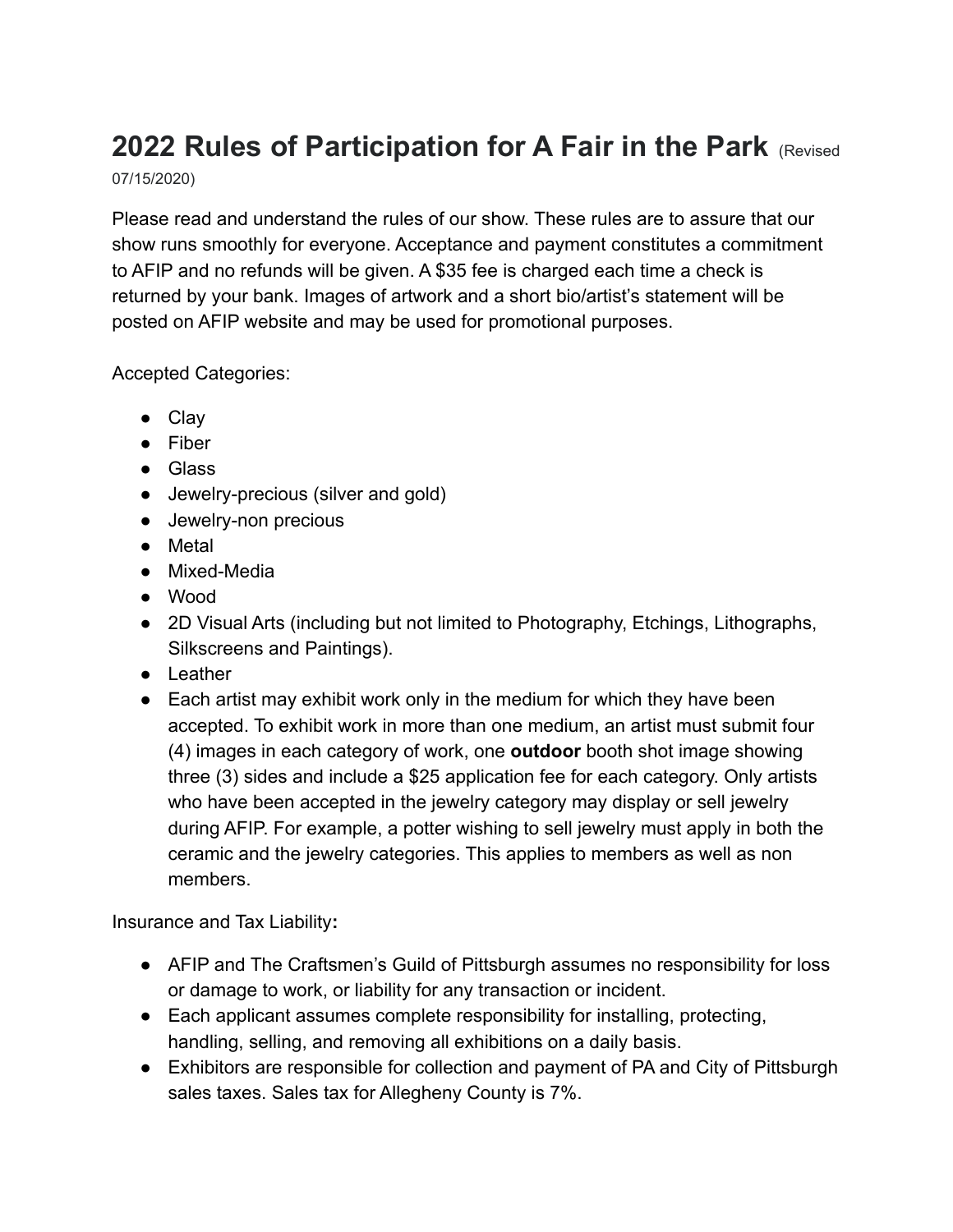- Upon acceptance, artists must provide AFIP with an appropriate Certificate of Insurance, naming 'A Fair in the Park' as an additional insured pursuant to a general liability insurance policy that includes coverage for damages with a minimum coverage of \$500,000.
- Our parking policy will be strictly enforced. You must park your vehicle in the parking lot you are assigned to. Please note these lots are for Saturday and Sunday only; Friday you must park outside of the no parking zone on the map provided in your check-in packets. You will be required to provide your license plate number and make/model of the car that you will be using at AFIP on your acceptance form.

Booth and Set Up:

- All booths must be set up for the full length of A Fair in the Park (AFIP).
- Commercial grade white tents provided by the artist, 10x10 only.
- Booth fees are \$450.
- Electricity is not provided and generators are not permitted.
- All artwork must be confined within your 10x10 area, look attractive, professional and be kept clear of clutter. Boxes or containers should be stowed out of sight.
- 40-50 lb. tent weights are required to properly secure each leg. **Tent stakes are not permitted** per City Park regulations. Awnings should extend no more than 3 feet**.**
- All artist booths must be dismantled and removed from the park by 7:30 p.m. Sunday evening.
- Booth space layout is determined by the Fair Director and is final.

Vehicles:

- Vehicles are not permitted on the grounds of AFIP during show hours or on the grass if muddy.
- Vehicles are permitted on the paved walkways during load in and load out.
- No vehicles are allowed on the grounds until 30 minutes after the close of the festival.

Artist Work:

- All work must be conceived, designed, and executed by the participating artist.
- Exhibiting artists must be present for all three (3) days of the show.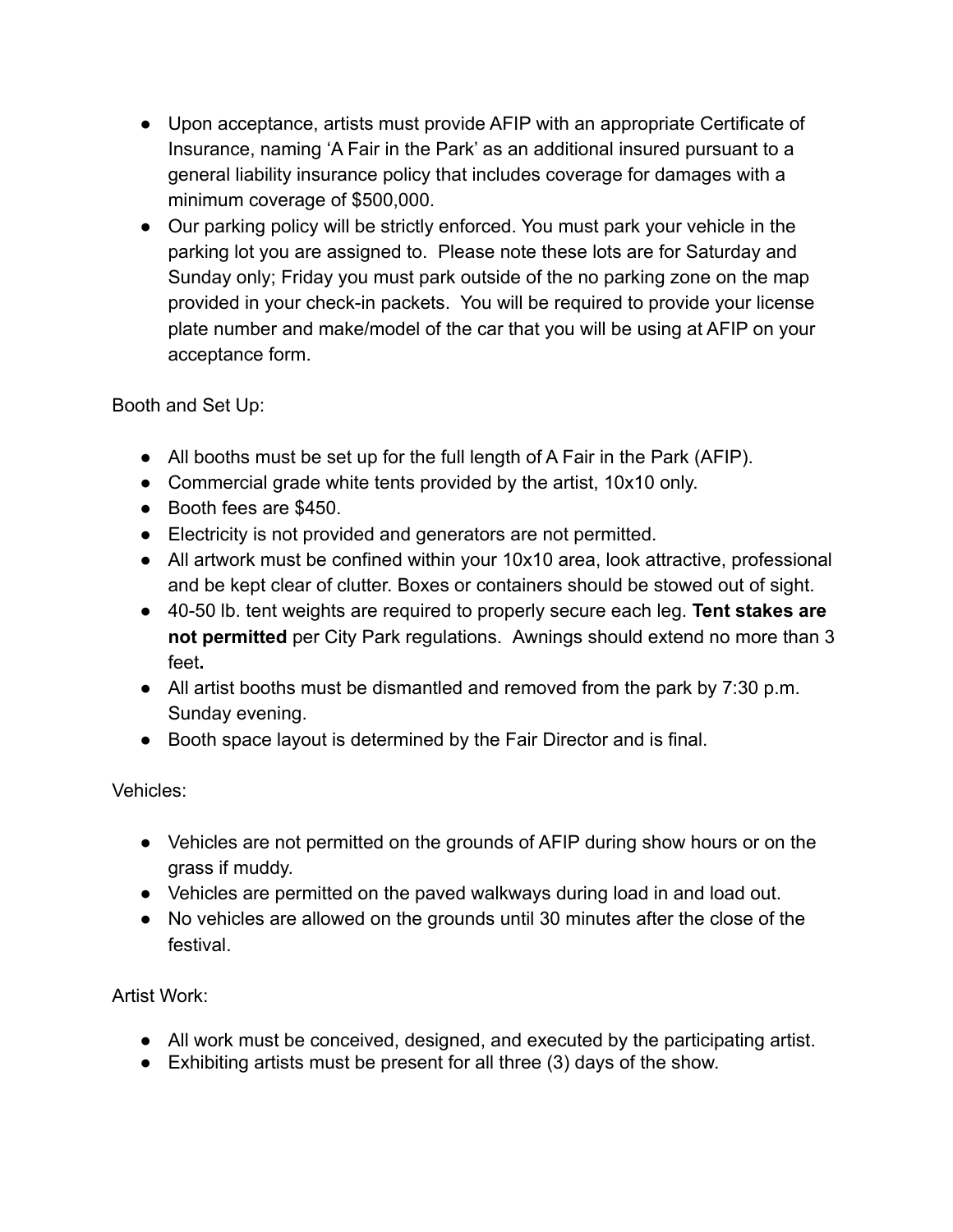- Artists cannot appoint others to operate their booth during the entire show even if it is a family member.
- The work shown in your booth should reflect the work submitted for jurying. Jury images will be compared by the Quality and Standards Committee to the work displayed in your booth to ensure consistency. **You may be asked to remove anything that does not comply.**
- Items that will NOT be accepted include work produced from kits, molds or commercial patterns. Also not accepted are buy-sell, mass produced items and crafts including but not limited to flower arrangements, soap, candles, origami or decoupage.
- Agents, dealers, production studios or vendors of commercial or mass produced items are not permitted.
- Photo mechanical (offset), giclee or other reproductions may not exceed 25% of the work offered for sale and must be clearly signed and numbered in such a way that leaves no doubt they are reproductions. This Rule applies solely to 2D artists. No other medium is permitted to sell mass produced, high-volume objects derived from their work including but not limited to notecards, postcards, calendars, posters, buttons or magnets.
- Only artists who have been accepted in the jewelry category may display or sell jewelry of any kind at AFIP.
- Sales, seconds or damaged artwork are not permitted.

Fair Conduct:

- The Craftsmen's Guild of Pittsburgh reserves the right to remove any artist that violates the rules of participation. The decision of the board is final and non-negotiable.
- Artists who fail to cooperate with the Fair Director or follow the rules of participation as set forth in this application will not be accepted into future AFIP shows.
- Artists are expected to act professionally toward fellow artists and patrons. Swearing, bullying, name calling and/or argumentative statements will be grounds for removal.
- Any concerns with outside vendors (food, music, sponsors) will be addressed to and by the Fair Director only.
- Exhibitors may not bring pets to AFIP. Only licensed service animals will be allowed.
- No drones are permitted during AFIP hours.
- Camping is **not** permitted per Pittsburgh City Park regulations.
- **NO SMOKING.** Smoking is not permitted per Pittsburgh City Park regulations.